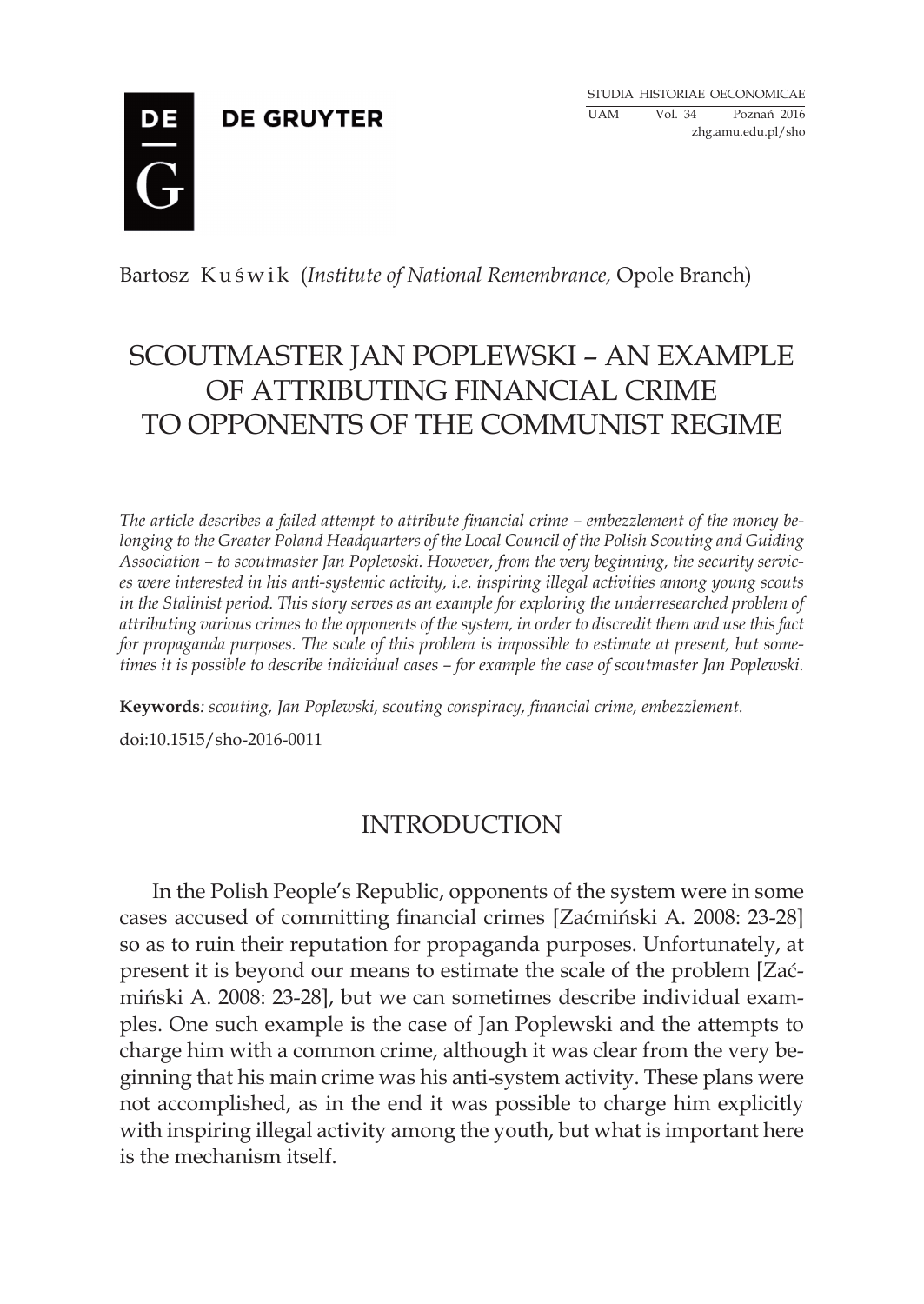### SCOUTMASTER JAN POPLEWSKI – A PROFILE

Poplewski was born on June 20, 1896 in Poznań. Due to his family situation, he had to grow up fast and start making a living. While still in school, he sold newspapers, worked as an errand boy, helped out in a hotel in Gniezno, and even was a painter's helper. At the same time, in 1912, he joined the scout movement developing in the Prussian partition territory. As it turned out, this was a life-long commitment. Joining scouts equaled joining the independence movement – he was a member of the 2nd platoon of the "Piast" squad in Chwaliszewo under the command of Wincent Wierzejewski, a co-founder of the Polish Military Organization in the Prussian Partition. Henryk Śniegocki and Józef Dunst (later involved in the independence conspiracy) were among his superiors and friends in the scout movement. In October 1915, he was conscripted into the Prussian Grenadiers Regiment no. 6 in Wschowa. Although his health was in fact weak, he also faked symptoms so that his condition would seem more serious. This helped him avoid being sent to the front, and after two months he was referred to work in garrison services in Poznań [IPN Po (Institute of National Remembrance Poznań) 04/1479, f. 147].

Once back in his home town, Poplewski immediately joined the POW ZP organization, acquiring weaponry and other army equipment for conspirators. This activity almost resulted in his arrest [Rzepecki K. 1919: no page number.; Pietrzykowski M. 1999: 10; Nowicki T. 1996: 4]. During the Greater Poland Uprising he took part e.g. in capturing the airport in Ławica. However, his poor health manifested itself once again – a serious lung disease kept him from combat for several weeks. After recovery, he served in the People's Guards, and after the uprising, he found his way to the Garrison Battalion, with which he went to fight the Bolsheviks in the East. By that time, he had already been promoted to the rank of corporal and awarded the Cross of Valor. During the Polish-Soviet war he was promoted to platoon leader. After the war, Poplewski remained in the army, promoted to sergeant and working as a clerk in the 7<sup>th</sup> Corps District Headquarters in Poznań. In 1925, he fell gravely ill – he spent six months in hospital, and some more time in recovery. After two years, he retired from the army. However, the army retirement did not put a halt to his activity in the scout movement. From 1923 on, while still in the army, he volunteered in the Scouts' Greater Poland Local Council, therefore, when he had to leave the army, he was offered employment in the The Polish Scouting and Guiding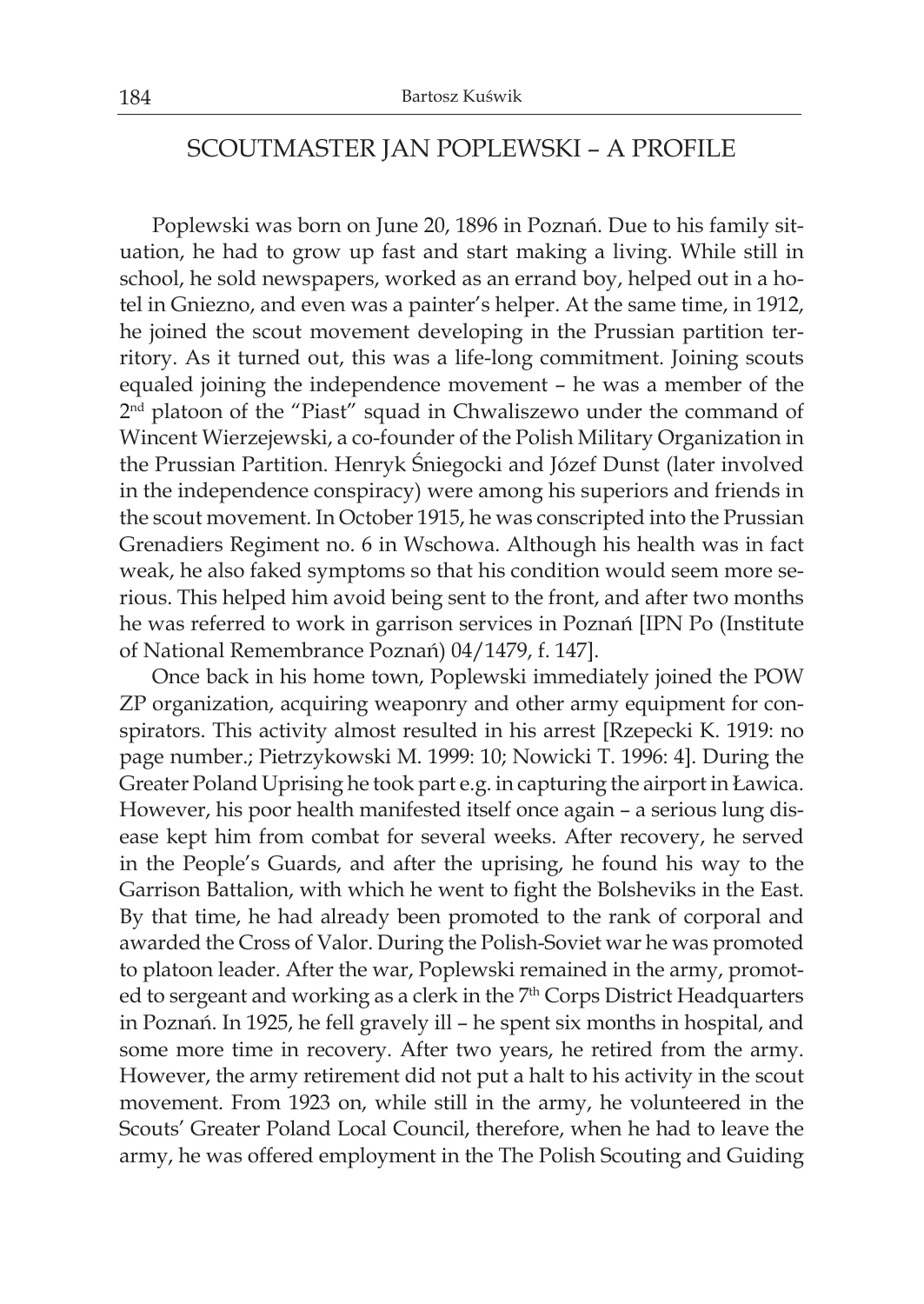Association (ZHP). Until 1939 his work involved inspecting scouting teams outside of Poznań, which meant that he was one of the most well-known instructors of the Headquarters in the field [IPN Po 04/1479, f. 147].

During the Second World War, he was drafted into the military censorship service, and with his unit he made it to Równe. After defeat in the campaign, he returned to Poznań. Here, he was warned that he was wanted by the Germans, because he of his participation in the Greater Poland Uprising and because he was a scouting instructor. His flat was sealed off and there was a summons from the occupational authorities waiting for him. At first, in order to avoid arrest, he remained in hiding in Poznań, however after a couple of weeks, he decided to escape to the General Governorate. In the end, he decided to stay with his uncle who had been evicted by the Germans and lived in Ostrowiec Świętokrzyski [IPN Po 04/1479, f. 147]. In the Świętokrzyskie region, Poplewski joined the Home Army (very active in this region) and was as a part of a combat and subversion group in Ostrowiec [Nowicki T. 1996: 7]. At that time, he started contacting scouts whom he knew from his pre-war inspections, which convinced him that it was necessary to include scouts in the post-war economic reconstruction and aid for the victims of the war. This was to be done by establishing cooperatives manufacturing small everyday-use items and, of course, elements of scout uniforms. According to Poplewski, the optimum number of members in each cooperative was ten people. Hence their name – the "economic tens". Apart from their economic activities, the "tens" were also supposed to prepare young people for work, and a part of their profit was to be spent on helping the poor [IPN Po 05/280, f. 15]. The scoutmaster spent the whole period of occupation in Ostrowiec. However, once Germans had been forced out of Poznań, he came back to the city and immediately reported for scouting service in the Local Council Headquarters, where he was once again employed as an inspector [IPN Po 04/1479, f. 148a].

### ACCUSATIONS OF FINANCIAL CRIME AND ANTI-GOVERNMENT ACTIVITY

Poplewski started to implement his idea of "economic tens" by creating the "Bukowianka" work cooperative in a small town of Buk, and the "KA-DE-HA" Scouting Deliveries Committee [IPN Po 05/280, f. 16; Nowicki T. 1996: 8–9; Fludra Z. 2000: 37]. However, these ideas were in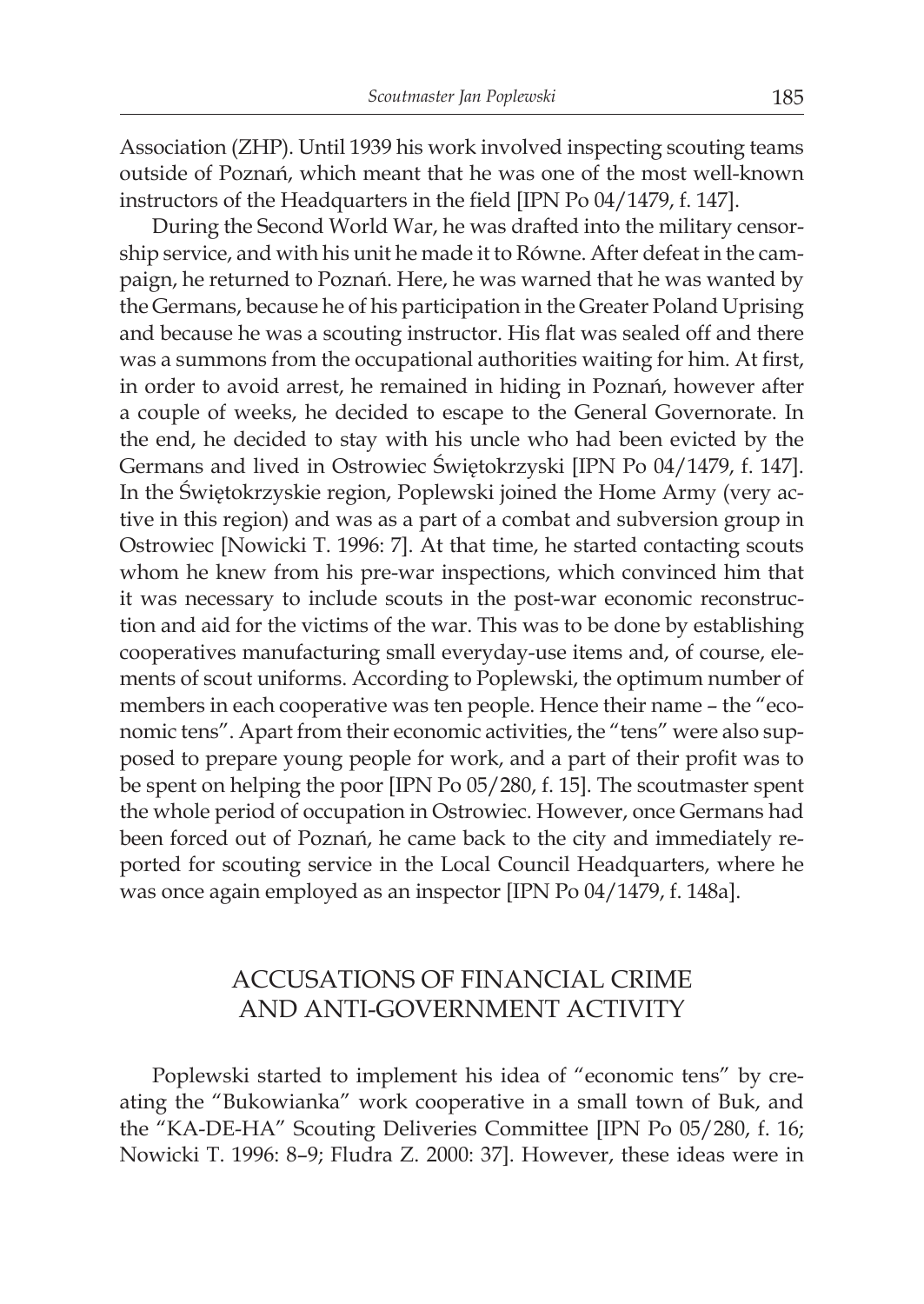contrast with the plans of scouting authorities, as the scouts from cooperatives were also expected to nurture the traditions of pre-war scouting movement. Poplewski could not accept the fact that the communists had more and more control over the Scouting Association. During his inspections in the field, he talked to people he trusted about maintaining traditional values in the squads, especially since the authorities openly worked to abolish scouting in its traditional form [IPN Po 05/280, f. 15].

From the very beginning of communism in Poland, scouting and scouting camps in particular [Kuświk B. 2011] were under strict "operational surveillance", which intensified even more along with the preparations to assume full control over the ZHP by the Union of Polish Youth. At first, the officers became interested in the KA-DE-HA cooperative. Information was collected as to where the manufacturing materials came from, what happened to the funds, and what the remunerations of the employees were. According to the scarce information found in archive documents [IPN Po 003/428, ff 1-27], this material was to be used as evidence against people engaged in the activity of the "economic tens" – as it turned out, a few members of the cooperatives were involved in independence conspiracy [IPN Po 04/1479, f. 145]. For unknown reasons, this angle was not investigated further, but the fact remains that in 1950, there were two separate cases against Jan Poplewski.

The first one seems to be a provocation against the scoutmaster. On March 30, 1950, Poplewski was detained and interrogated as a suspect in the Citizen's Militia Station no. 1 in Poznań. He was accused of embezzling a large amount of money intended for the salaries of ZHP employees. The account of Karol Kalkowski, who was responsible at that time for all financial matters of the Local Council Headquarters<sup>1</sup>, and the interrogation report on Poplewski (kept in the files as an unsigned typescript) [IPN Po 04/1479, ff 65-67] tell two different stories. According to the report, Poplewski fell victim of a common extortion, while according to Kalkowski, there was an attack in which Poplewski was beaten up. Eventually, the case was closed by the Security Office officer who stated that the materials:

[...] are too weak to send Poplewski individually to trial, and therefore there is a concern that Poplewski would get a small, maybe even suspended, sentence. However, if Poplewski stands in the dock with the other members of the illegal "Bi-Pi" organi-

<sup>1</sup> The account of Karol Kalkowski given in person to the author on March 6, 2009. Typescript in the author's possession.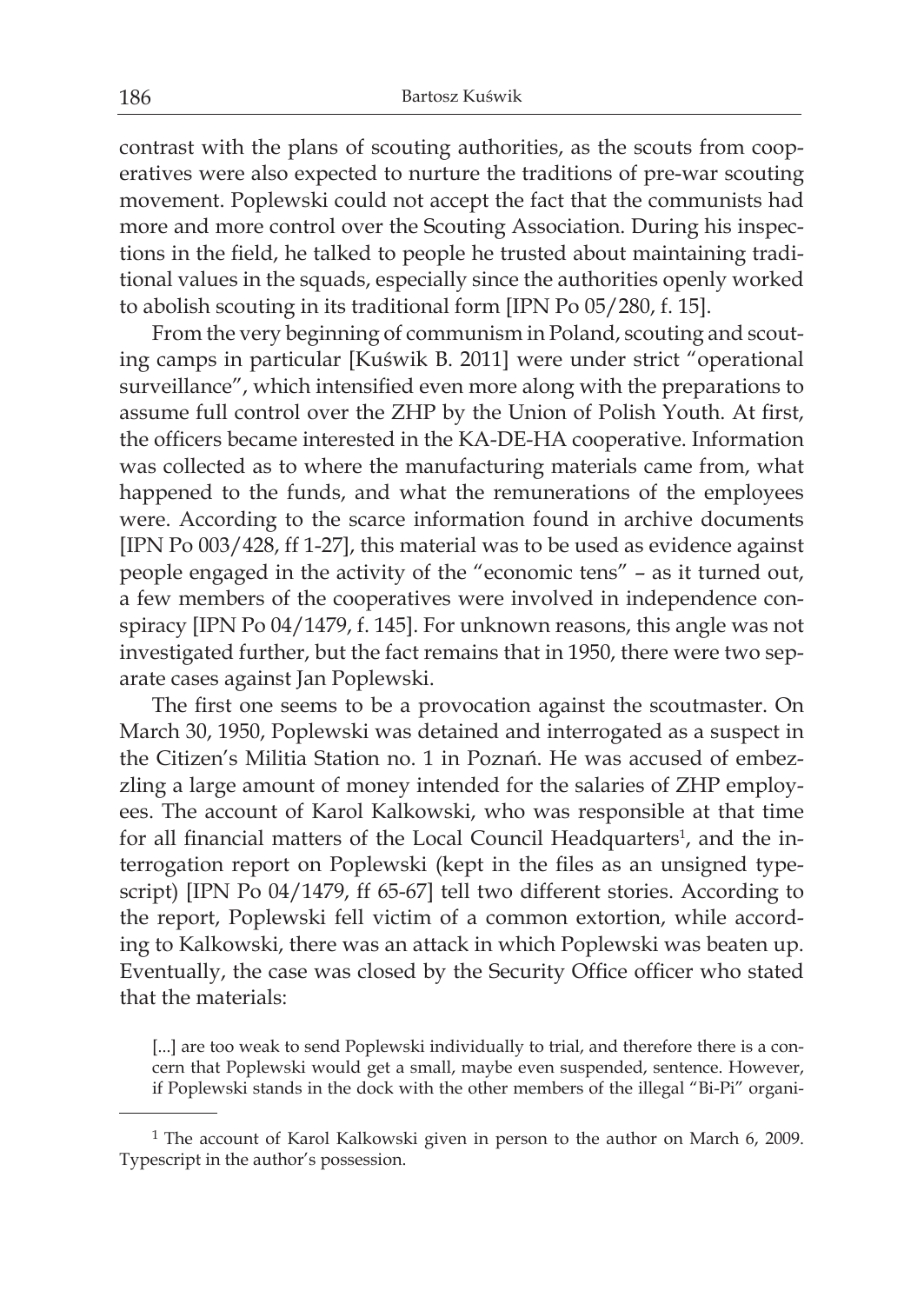zation (the creation of which he inspired), I am most certain that the sentences will be heavier [IPN Po 04/1479, f. 144].

That is how it the officers decided not to try to have the scoutmaster convicted for embezzling the associations' money after all, but to simply "add" him to one of the illegal scouting organizations which operated at the time. The opportunity appeared in spring of 1950, when anti-communist slogans appeared on walls in Buk. There were also leaflets, the content of which clearly indicated that the authors were scouts, as some called for boycotting "the new scouting movement". According to the procedure in force at the time [The instruction on acquisition, performance and registration... 2004: 23], the investigators selected the people who could know more about the perpetrators or who had valuable contacts, and recruited them as collaborators. The officers were very lucky, as they found Bogdan Banaszkiewicz, a scout from Buk, and arrested him in secret on March 23, 1950. All they expected to learn was something about the scouting environment in Buk, but they were lucky enough to find a terrified teenager who, to the investigators' surprise, claimed that he was the head of the  $\mathrm{``Bi-Pi''}$  organization $\mathrm{^{2}}$  which distributed leaflets. That same night of March 23, 1950, they arrested other members of the organization. Apart from Bogdan Banaszkiewicz, these were: Florian Dorszyk, Maria Lulkiewicz, Marian Połka, Maria Szajek, and Henryk Sibilski [IPN Po 05/280, f. 21].

At first, the statements revolved around the scouting activity of the suspects, however, it quickly turned out that they were in contact with Jan Poplewski. It was no longer necessary to try to charge the scoutmaster with common crimes, as he could be charged with inspiring illegal activities and demoralizing the youth. It was proved that Banaszkiewicz met Poplewski several months earlier in the Buk railway station. Poplewski told him to cultivate the ideals and traditions of the old scouting movement, and to promote them among young people. This conversation was used to link Poplewski with the illegal organization [IPN Po 75/3086, ff 52-53]. At first Poplewski admitted that they had met, but denied inspiring any illegal activities [IPN Po 75/3086, f. 109]. During the investigation, the scoutmaster was beaten and humiliated [Fludra Z. 2000: 79], and his family was harassed and kept under surveillance [Fludra Z. 2000: 46]. All this concluded in a trial, in which prison sentences were administered for

<sup>&</sup>lt;sup>2</sup> The name originates from the initials of the scouting movement founder, Robert Baden-Powell, known under this nickname all around the world until today.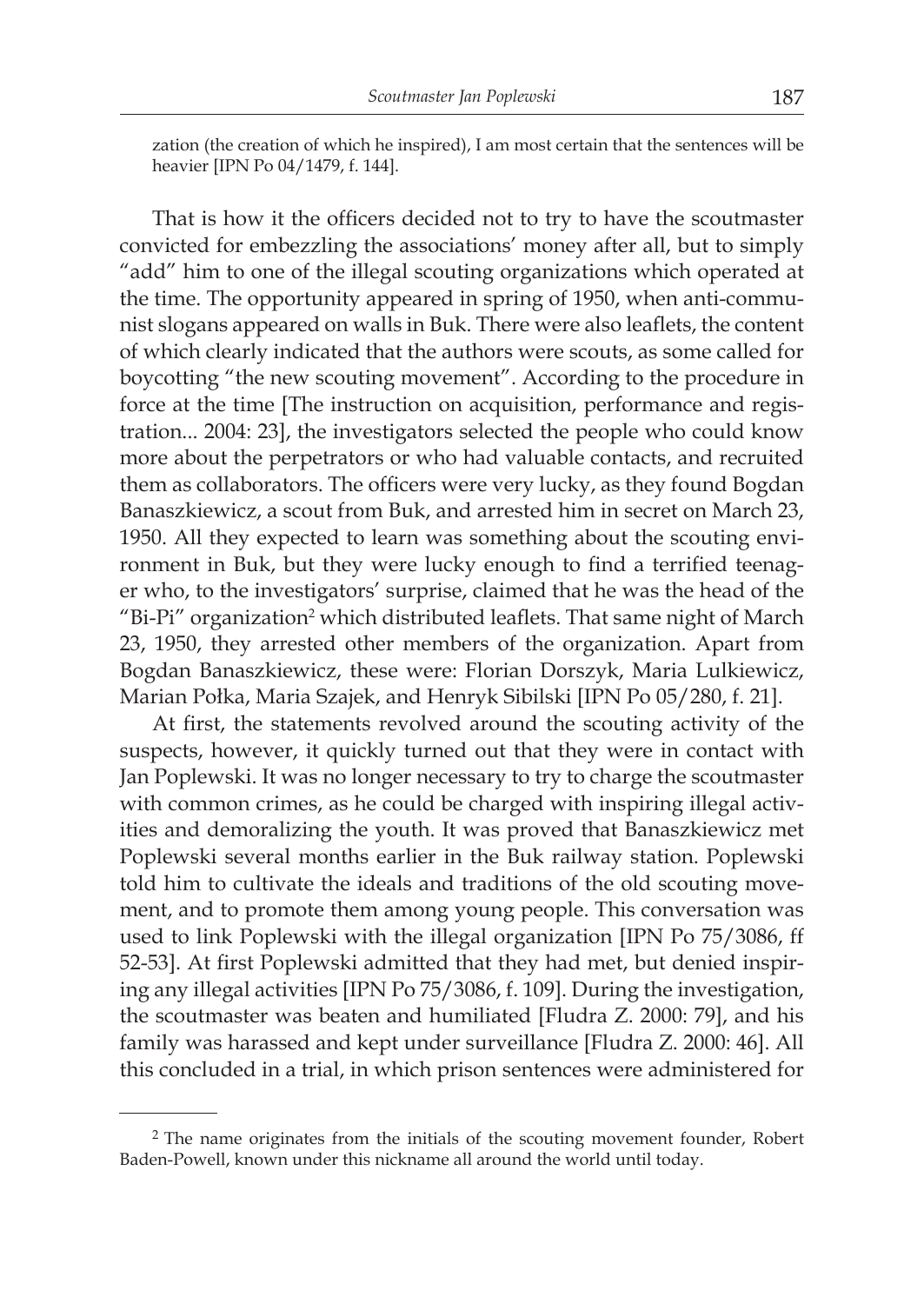all the suspects. On August 4, 1950, the Military District Court in Poznań in an off-site session in Buk sentenced Poplewski to 6 years in prison; other defendants received sentences between three and six years [IPN Po 75/3086, ff 228-230]. The scoutmaster did not endure the brutal investigation and died in a prison hospital on December 6 [Fludra Z. 2000: 79]. A modest funeral was held on Saturday, December 9. Although it was a regular business day (permission to hold the funeral on Sunday was denied, just in case) many people bravely decided to accompany scoutmaster Poplewski in his final journey [IPN Po 04/1479, f.197].

### CONCLUSION

Only after 40 years from these events did the Silesian Military District Court in Wrocław declare the sentences against Poplewski and other convicts null and void, pointing to the fact that they worked for the independence of the Polish state [IPN Po 04/1473 vol. 2, f. 70]. Interestingly, though the scoutmaster's story is still alive, as he is remembered as a patriot, a great instructor and teacher, and one scouting squad in Buk even adopted his name, still, despite the efforts of Maria Andrysiak (née Szajek), the last living scout who was sentenced in the same trial, and the efforts of Poplewski's family, in conversations with people who knew him there was always a mention that he was involved in some case having to do with "missing money".<sup>3</sup>

It is worth noting that Jan Poplewski was not the only one to lose his life as a result of involvement in the independence movement. After serving his sentence, Florian Dorszyk, convicted in the same trial, was drafted and, as an enemy of the state, served in the mining battalion in one of the mines in Bytom [IPN Po 04/1473 vol. 1-2]. He had an accident there, but after recovery, he was once again sent to work underground. He decided to escape with Eugeniusz Melcer who, just like Dorszyk, had already served his sentence, but was still paying for his involvement in youth conspiracy. During the chase after the "AWOLs" on November 12, 1954, they both died in unexplained circumstances. Officially, they both committed

<sup>&</sup>lt;sup>3</sup> Compare: The account of Józef Derda, Poznań, September 16, 2010; the account of Henryk Golimowski, Poznań, September 9, 2010; the account of Karol Kalkowski, Poznań, March 6, 2009.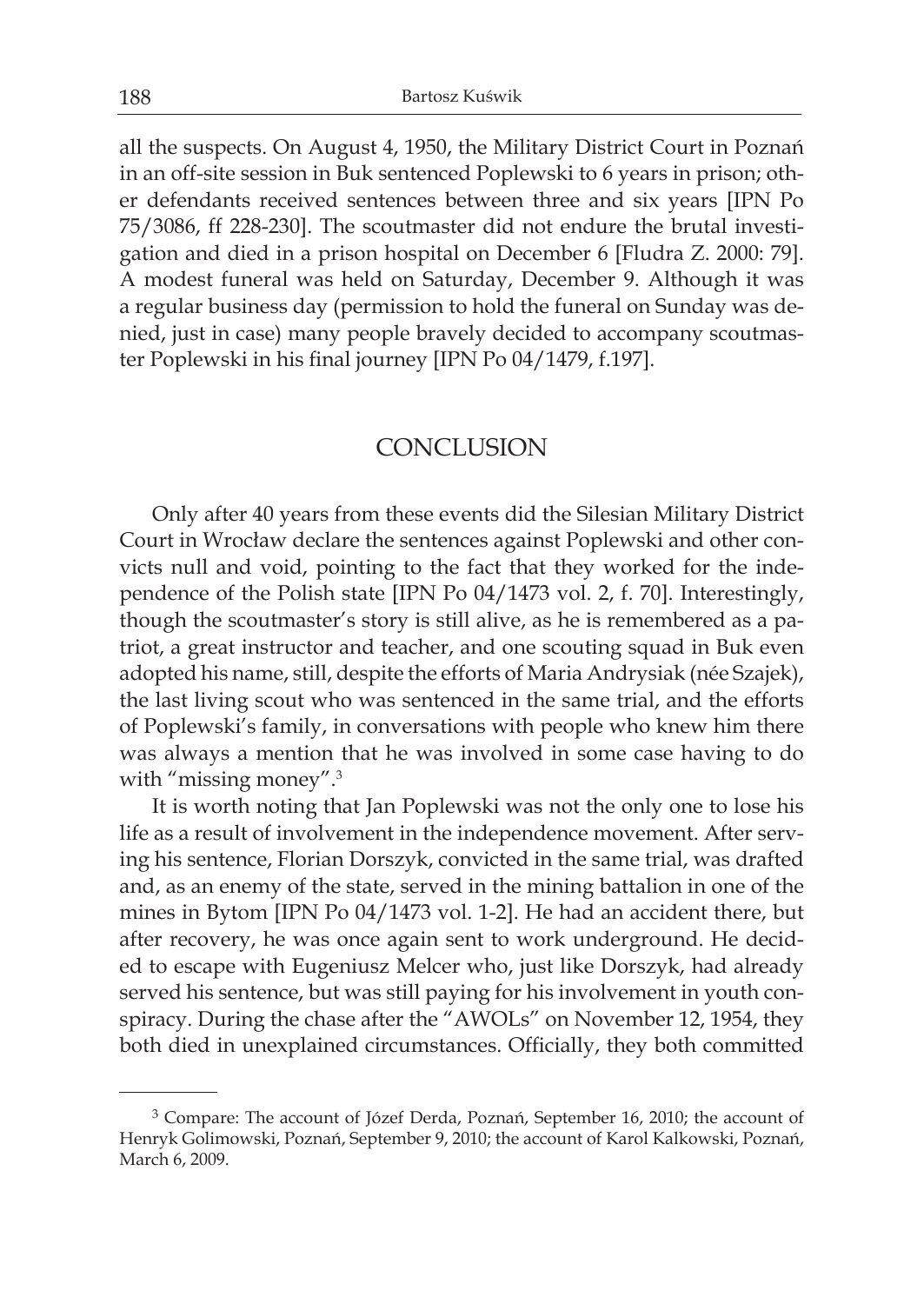suicide [the account of Maria Andrysiak; IPN Po 04/1473 vol. 2, ff 70- 71]. However, documents mention "eliminating the bandits" and "shooting down criminals", and one document provides a version according to which Melcer committed suicide, and Dorszyk was shot during the struggle [IPN Po 04/1473 vol. 2, f. 70].

## APPENDIX



Scoutmaster Jan Poplewski

Members of the "Bi-Pi" illegal scouting team



Banaszkiewicz



Bogdan Florian Dorszyk



Maria Szajek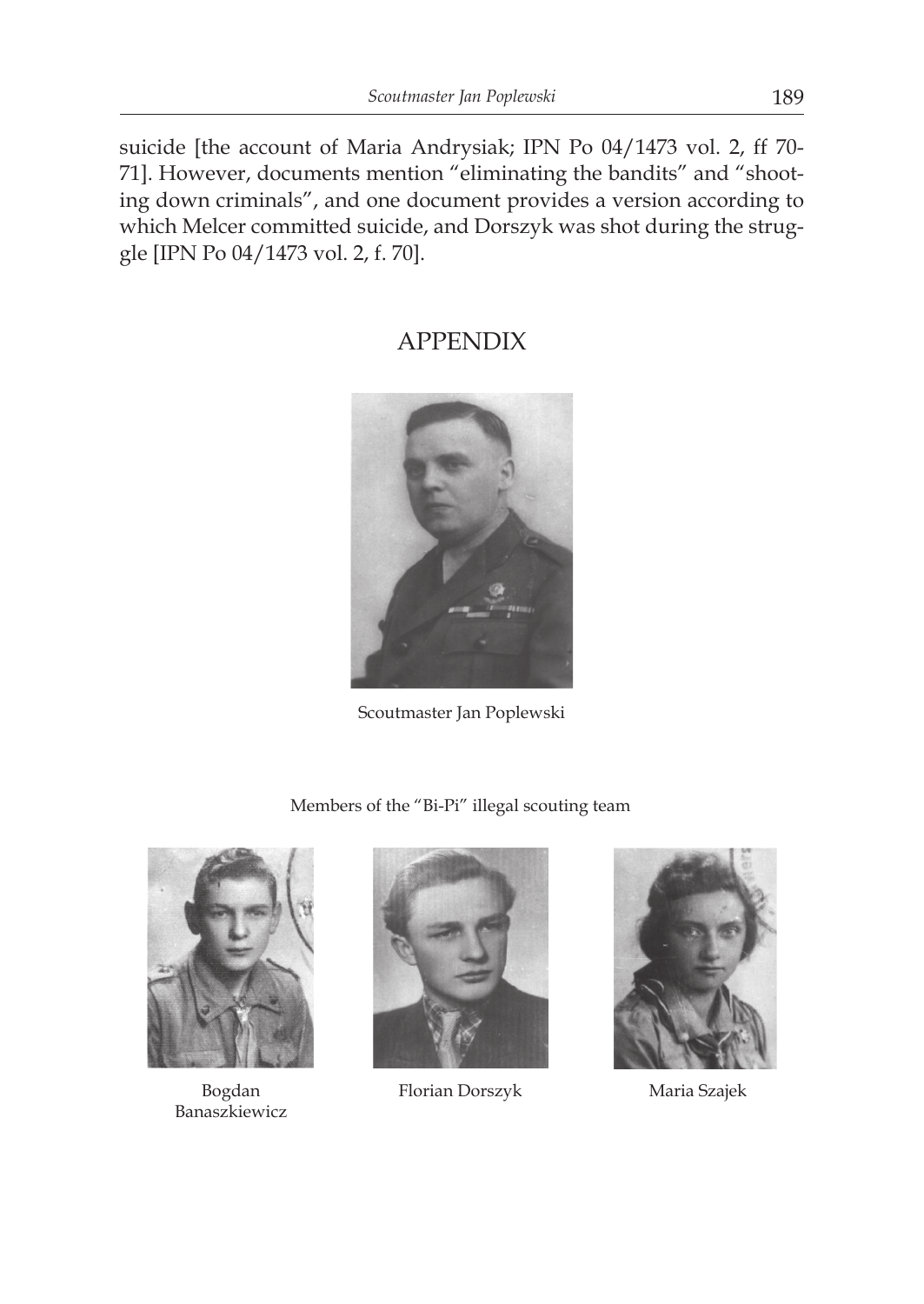

Maria Hanna Lulkiewicz



Henryk Sibilski Marian Połka



Source of photos: Blimel Helena, Blimel Henryk, *Powojenna Konspiracja Harcerstwa Polskiego. 1945 – -1956, cz I., wiązka IX – Konspiracyjny zastęp harcerski "Bi – Pi" w Buku*. [Post-war Polish Scouting conspiracy 1945-1956, part 1, beam 9 - conspiracy scouting team 'Bi-Pi" in Buk]. The archive of the Greater Poland ZHP Local Council Historical Commission, no place, no date, no signature.

### BIBLIOGRAPHY:

#### ARCHIVE MATERIALS

- The Archive of the Institute of National remembrance in Poznań (AIPN Poznań)
- AIPN Poznań, Criminal case files of Jan Poplewski and others, Military District Court (WSR) Poznań, sign. Sr 389/50, file sign. IPN Po 75/3086.
- AIPN Poznań, Investigative case files sign. 9070/III of Jan Poplewski and others, file sign. IPN Po 04/1479.
- AIPN Poznań, report no. 132, "C" bureau of Regional Headquarters of Citizens' Militia (KWMO) in Poznań, the "Bi-Pi" illegal youth organization. Buk, Nowy Tomyśl county, report of retired captain of Citizens' Militia K. Nowacki, 1977, file sign: IPN Po 05/280.
- AIPN Poznań, Object investigation, The Polish Scouting and Guiding Association, Regional Security Office (WUBP) in Poznań, sign. 435/IV, files sign. IPN Po 003/428.
- AIPN Poznań, Investigative files of Dorszyk Florian, Melcer Eugeniusz, file sign. IPN Po 04/1473, vol. 1-2.

#### LITERATURE

- Fludra Z. (2000), *Harcmistrz Jan Poplewski w życiu prywatnym* [Scoutmaster Jan Poplewski in private life], Poznań.
- *Instrukcja (tymczasowa)* [o] *pozyskaniu, pracy i ewidencji agenturalno-informacyjnej sieci z dn. 13 lutego 1945 r.* [Temporary instruction on acquisition, performance and registration of a network of informants and agents of February 13, 1945] [in:] Rudzikowski T. (2004) "Instrukcje operacyjne aparatu bezpieczeństwa (1945-1989): Materiały pomocnicze Biura Edukacji Publicznej IPN" [Operational instructions of the security services